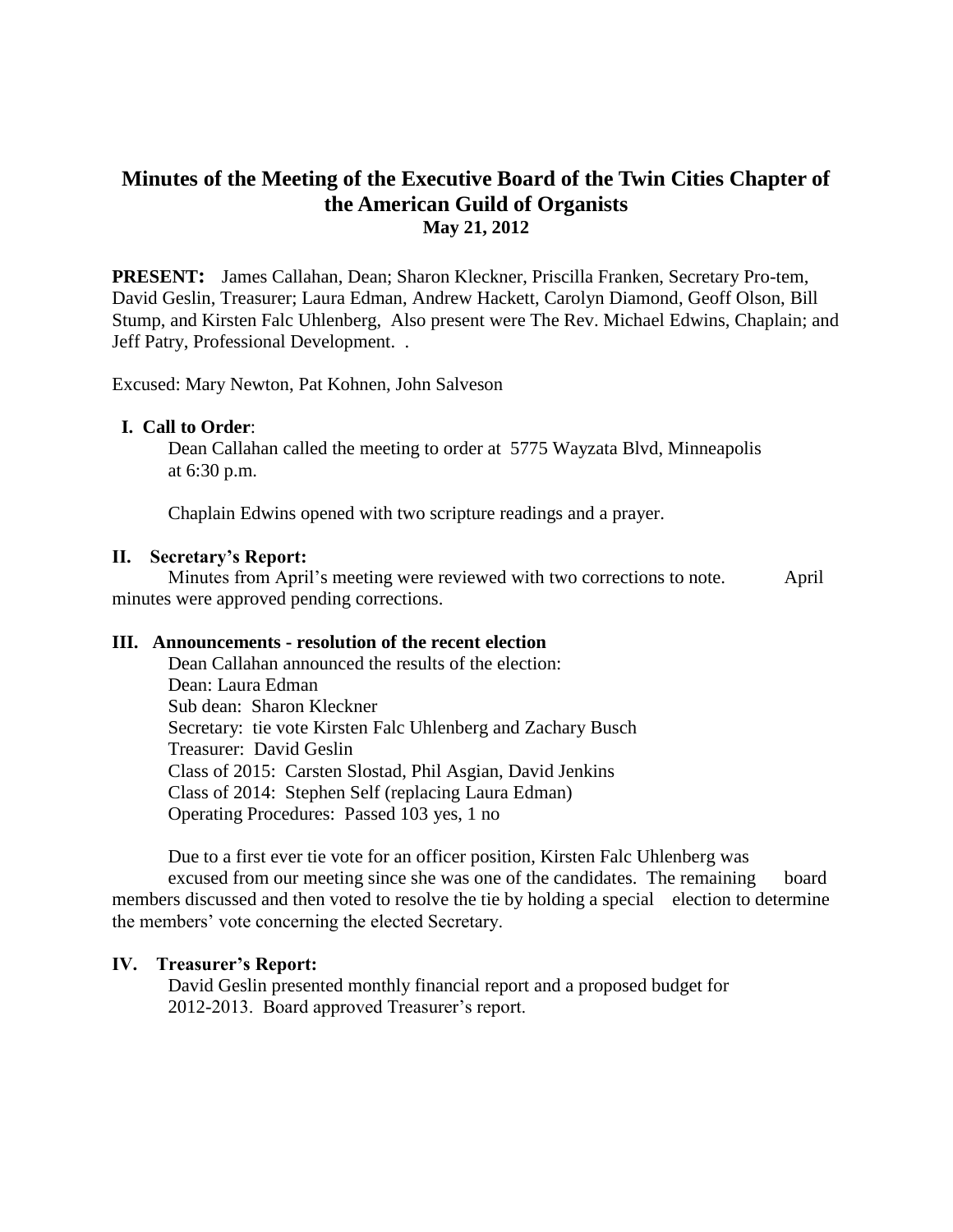## **V. Committee Reports**

Professional Development - Dean Callahan asked Jeff Patry to consider

developing a Twin Cities resource guide, similar to the professional resource for career development available now at National's website. Our own chapter

Guide could be a link on our website and be useful to all church musicians.

Program: Sharon Kleckner presented a preliminary events calendar starting with the September  $23<sup>rd</sup>$  opening event at St. John the Evangelist. She announced the committee is undergoing some changes in membership. Aaron David Miller resigned and recommended new member Henry Lebendenski has visited.

Registrar: John Salveson not in attendance this evening. He has been at the center of the election process and issuing membership renewals.

Special Projects: Andrew Hackett announced recent submissions: Jerry Bonstrom concerning an Arthur Jennings scrapbook project; Phil Asgian's documentary about Augustana Lutheran church. Concerning composition organ competition Andrew Hackett moved, and Laura Edman seconded to establish the first prize organ

competition award at \$1,500.

Hospitality: Priscilla Franken announced her committee under spent budgeted amount for hospitality related expenses. Fewer students at the organ competition and other factors contributed to this outcome.

Investment: moved to allocate \$ 4,000 to next year's budget.

Publicity: Chair Geoff Olson's committee met earlier in May. His committee recommended \$ 700.00 for their budgeted expenses for next year.

## **VI. Committee Rotation**

Dean Callahan suggests that Professional Development, Program, Hospitality, Pipedreams Scholarship, and Publicity develop a membership policy. This suggestion is based on the need for strong, stable committees yet allow for new ideas and energy within each committee. No formal action was taken.

### **VII. Budget for 2012-2013**

We discussed projected revenue sources and expenses. The board suggested slight modifications for revenue sources and proposed expenses. Due to time we moved to further discuss and vote on next year's budget at June meeting.